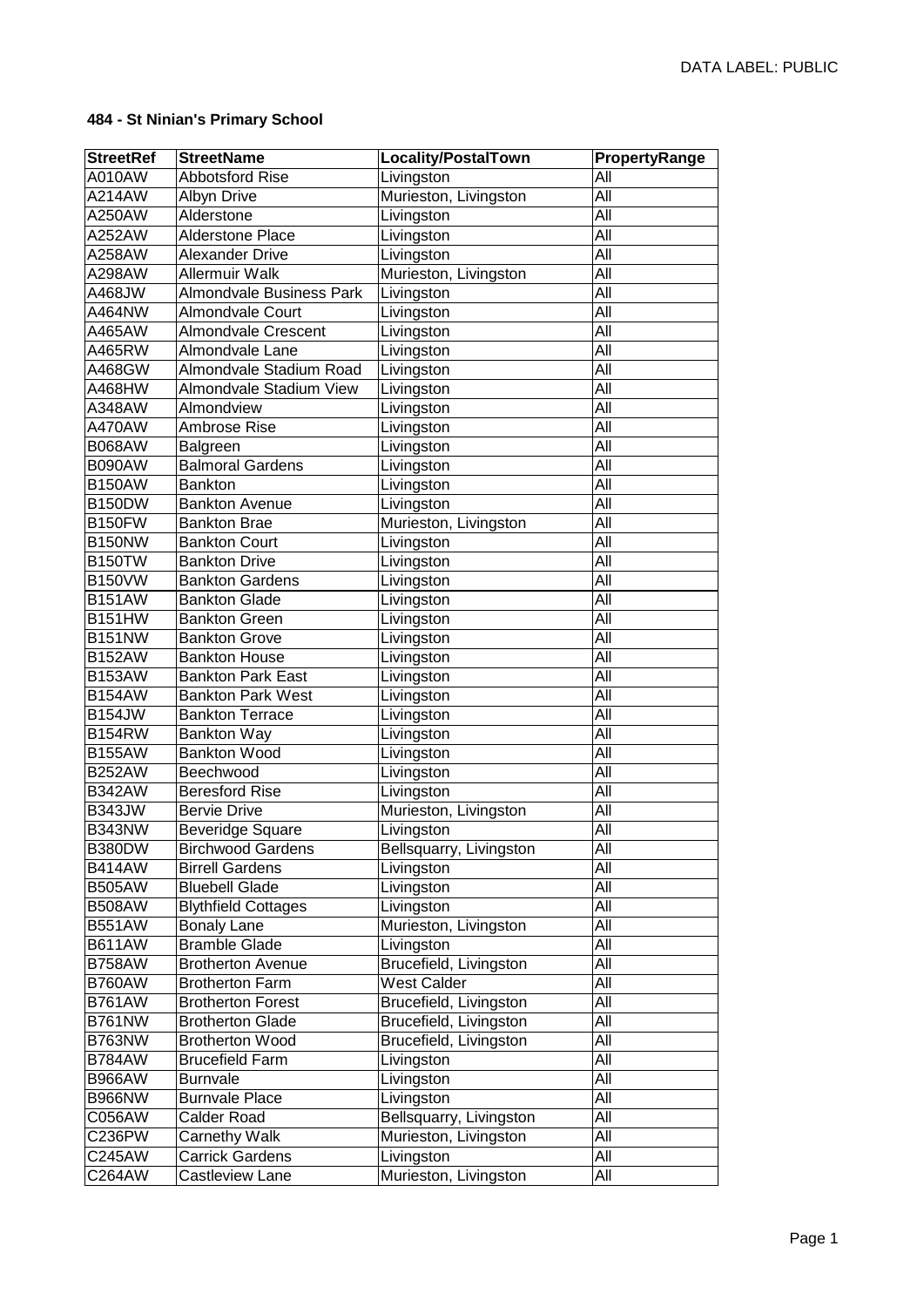| <b>StreetRef</b> | <b>StreetName</b>         | Locality/PostalTown            | PropertyRange                |
|------------------|---------------------------|--------------------------------|------------------------------|
| C329AW           | <b>Cedric Rise</b>        | Livingston                     | All                          |
| C413AW           | <b>Charlesfield Lane</b>  | Livingston                     | $\overline{(A)}$ - (B) Incl. |
| C539AW           | <b>Clement Rise</b>       | Livingston                     | All                          |
| <b>C547AW</b>    | Clova Drive               | Murieston, Livingston          | All                          |
| C851AW           | <b>Crathes Gardens</b>    | Livingston                     | All                          |
| C929AW           | <b>Crusader Court</b>     | Livingston                     | $\overline{All}$             |
| C995AW           | <b>Cypress Glade</b>      | Livingston                     | All                          |
| <b>D894AW</b>    | Dunvegan Gardens          | Livingston                     | $\overline{All}$             |
| <b>D920AW</b>    | <b>Durward Rise</b>       | Livingston                     | All                          |
| E017AW           | <b>East Bankton Place</b> | Livingston                     | All                          |
| E075AW           | East Cairn View           | Murieston, Livingston          | All                          |
| E175AW           | East Kip Walk             | Murieston, Livingston          | All                          |
| E343AW           | <b>Easter Bankton</b>     | Livingston                     | All                          |
| E968AW           | <b>Everard Rise</b>       | Livingston                     | All                          |
| F081AW           | <b>Falconer Rise</b>      | Livingston                     | All                          |
| F560AW           | <b>Fiddich Drive</b>      | Murieston, Livingston          | All                          |
| F600AW           | <b>Fleming Road</b>       | Livingston                     | All                          |
| G065AW           | Garden Place              | Livingston                     | All                          |
| G209AW           | <b>Gelder Drive</b>       | Murieston, Livingston          | All                          |
| G524AW           | Glencorse View            | Murieston, Livingston          | All                          |
| G763AW           | <b>Grampian Court</b>     | Livingston                     | All                          |
| G940AW           | <b>Gregory Road</b>       | Livingston                     | All                          |
| <b>H225AW</b>    | Harlaw Walk               | Murieston, Livingston          | All                          |
| <b>H390AW</b>    | <b>Heatherfield Glade</b> | Livingston                     | All                          |
| <b>H470AW</b>    | <b>Herald Rise</b>        | Livingston                     | All                          |
| <b>H714AW</b>    | <b>Hillview Lane</b>      | Murieston, Livingston          | All                          |
| <b>H772AW</b>    | <b>Hollyhock Glade</b>    | Livingston                     | All                          |
| <b>I870AW</b>    | Ivanhoe Rise              | Livingston                     | All                          |
| K165AW           | Kaims Brae                | Kirkton, Livingston            | All                          |
| <b>K170AW</b>    | Kaims Court               | Livingston Village, Livingston | All                          |
| <b>K172AW</b>    | <b>Kaims Crescent</b>     | Livingston                     | All                          |
| <b>K175AW</b>    | Kaims Gardens             | Kirkton, Livingston            | All                          |
| <b>K180AW</b>    | Kaims Grove               | Livingston                     | All                          |
| <b>K182AW</b>    | Kaims Place               | Livingston                     | All                          |
| <b>K182KW</b>    | Kaims Terrace             | Livingston                     | All                          |
| K183AW           | Kaims Walk                | Livingston                     | All                          |
| <b>K239AW</b>    | Kenilworth Rise           | Livingston                     | All                          |
| K977AW           | Knowetop                  | Bellsquarry, Livingston        | All                          |
| <b>L236AW</b>    | Lawson Glade              | Livingston                     | All                          |
| <b>L590AW</b>    | Linview Lane              | Murieston, Livingston          | All                          |
| <b>L997AW</b>    | Lyon Drive                | Murieston, Livingston          | All                          |
| <b>M013AW</b>    | Macintosh Road            | Livingston                     | All                          |
| M744DW           | <b>Moriston Drive</b>     | Murieston, Livingston          | All                          |
| M855AW           | Mowbray Rise              | Livingston                     | All                          |
| M934AW           | Murieston                 | Livingston                     | All                          |
| M939AW           | Murieston Castle Farm     | Livingston                     | All                          |
| M942AW           | Murieston Court           | Livingston                     | All                          |
| <b>M944AW</b>    | <b>Murieston Drive</b>    | Livingston                     | All                          |
| M949AW           | Murieston Farm            | Livingston                     | All                          |
| M950AW           | <b>Murieston Gardens</b>  | Livingston                     | All                          |
| M950NW           | <b>Murieston Green</b>    | Livingston                     | All                          |
| M951AW           | <b>Murieston Grove</b>    | Livingston                     | All                          |
| M954AW           | Murieston House           | Livingston                     | All                          |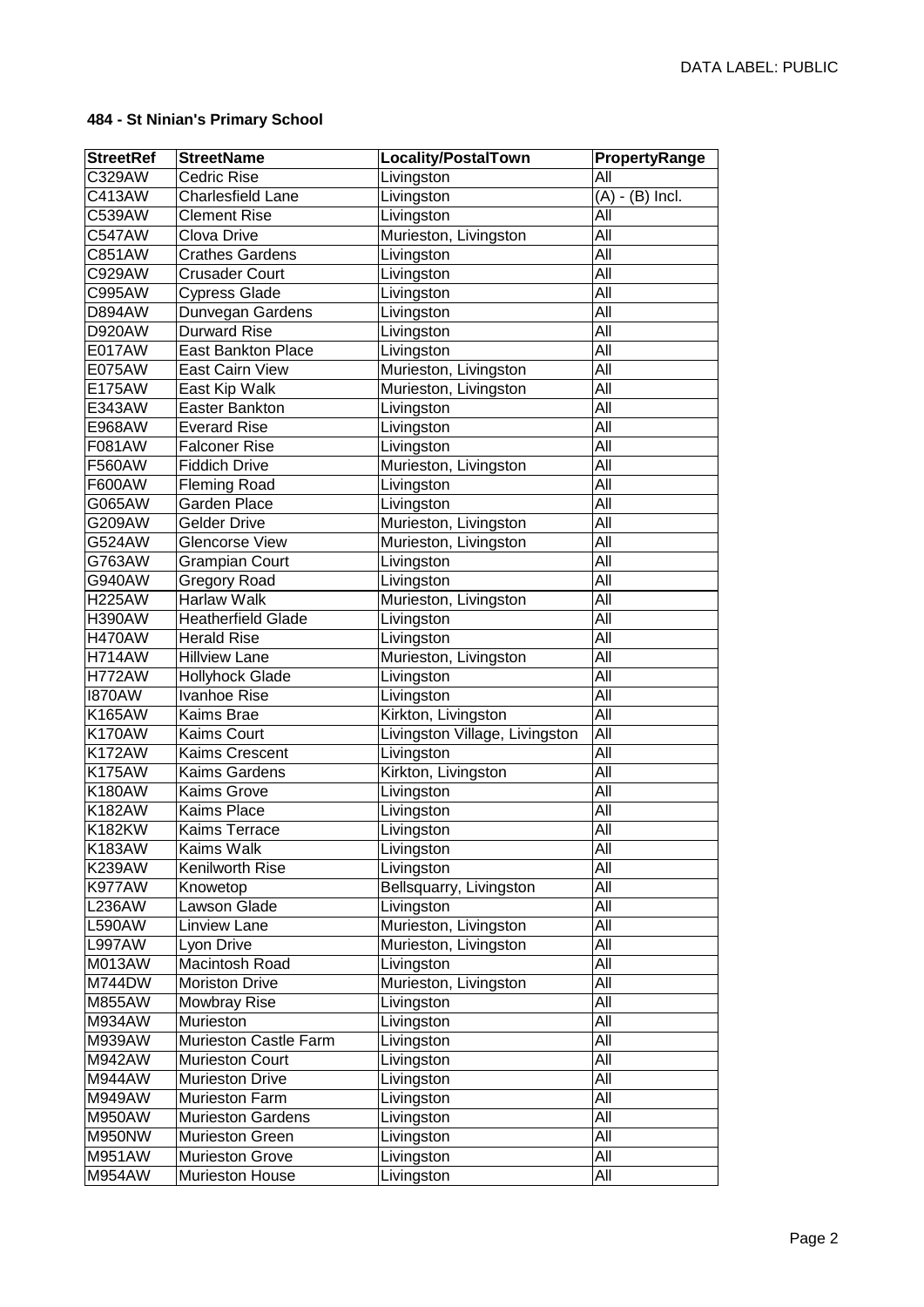| <b>StreetRef</b>        | <b>StreetName</b>                     | Locality/PostalTown     | PropertyRange |
|-------------------------|---------------------------------------|-------------------------|---------------|
| M955AW                  | <b>Murieston Mews</b>                 | Livingston              | All           |
| <b>M956AW</b>           | <b>Murieston Park</b>                 | Livingston              | All           |
| M959AW                  | Murieston Road                        | Livingston              | All           |
| M961AW                  | Murieston Vale                        | Livingston              | All           |
| M962AW                  | Murieston Valley                      | Murieston, Livingston   | $1 - 23$      |
| M962AW                  | <b>Murieston Valley</b>               | Murieston, Livingston   | $12 - 88$     |
| M962AW                  | Murieston Valley                      | Murieston, Livingston   | $2 - 10$      |
| M962AW                  | <b>Murieston Valley</b>               | Murieston, Livingston   | 47 - 83       |
| M962AW                  | <b>Murieston Valley</b>               | Murieston, Livingston   | No. (A)       |
| M963AW                  | <b>Murieston Walk</b>                 | Livingston              | All           |
| M964AW                  | Murieston Way                         | Livingston              | All           |
| M965AW                  | Murieston Wood                        | Livingston              | All           |
| <b>N040AW</b>           | Nether Alderstone Farm                | Livingston              | All           |
| <b>N120AW</b>           | <b>Nether Williamston</b>             | Livingston              | All           |
| <b>N245AW</b>           | Nevis Drive                           | Murieston, Livingston   | All           |
| <b>N467AW</b>           | Newpark House                         | Livingston              | All           |
| <b>N472AW</b>           | Newpark Mews                          | Bellsquarry, Livingston | All           |
| <b>N486AW</b>           | Newpark Road                          | Bellsquarry, Livingston | All           |
| <b>N645AW</b>           | <b>Nigel Rise</b>                     | Livingston              | All           |
| <b>N650AW</b>           | Norman Rise                           | Livingston              | All           |
| <b>O870AW</b>           | <b>Ossian Drive</b>                   | Murieston, Livingston   | All           |
| <b>O976AW</b>           | Owen Court                            | Livingston              | All           |
| <b>O980AW</b>           | Owen Square                           | Livingston              | All           |
| <b>P007AW</b>           | <b>Palmer Rise</b>                    | Livingston              | All           |
| <b>P490AW</b>           | <b>Peveril Rise</b>                   | Livingston              | All           |
| <b>P568AW</b>           | <b>Pinefield Glade</b>                | Livingston              | All           |
| <b>P571AW</b>           | <b>Pitcaple Gardens</b>               | Livingston              | All           |
| Q930AW                  | <b>Quentin Court</b>                  | Livingston              | All           |
| Q950AW                  | <b>Quentin Rise</b>                   | Livingston              | All           |
| <b>R275AW</b>           | Ravenswood Rise                       | Livingston              | All           |
| <b>R755AW</b>           | Rosebank                              | Livingston              | All           |
| <b>R765AW</b>           | <b>Rosebank Cottages</b>              | Livingston              | All           |
| <b>R787AW</b>           | Rosebay Glade                         | Adambrae, Livingston    | All           |
| <b>R819AW</b>           | <b>Rothes Drive</b>                   | Murieston, Livingston   | All           |
| <b>R888AW</b>           | <b>Roy Drive</b>                      | Murieston, Livingston   | All           |
| S002AW                  | <b>Saltcoats Gardens</b>              | Bellsquarry, Livingston | All           |
| <b>S011AW</b>           | <b>Scaldlaw Walk</b>                  | Murieston, Livingston   | All           |
| <b>S222AW</b>           | Silverbirch Glade                     | Livingston              | All           |
| <b>S227AW</b>           | Simpson Parkway                       | Livingston              | All           |
| <b>S243AW</b>           | Skivo Farm                            | Murieston, Livingston   | All           |
| <b>S248AW</b>           | Skivo Wynd                            | Murieston, Livingston   | All           |
| <b>S745AW</b>           | <b>Staunton Rise</b>                  | Livingston              | All           |
| <b>S914AW</b>           | <b>Stromness Gardens</b>              | Murieston, Livingston   | All           |
| <b>S930AW</b>           | Sundew Glade                          | Livingston              | All           |
| <b>S968AW</b>           | Sycamore Glade                        | Livingston              | All           |
| T022AW                  | Talisman Rise                         | Livingston              | All           |
| T035AW                  | <b>Tantallon Gardens</b>              | Bellsquarry, Livingston | All           |
| T045AW                  | <b>Tarbert Drive</b>                  | Murieston, Livingston   | All           |
| T144AW                  | <b>Templar Rise</b>                   | Livingston              | All           |
| T165AW                  | <b>Teviot Drive</b>                   | Livingston              | All           |
| T452AW                  | <b>Threipmuir Walk</b>                | Murieston, Livingston   | All           |
| T665AW<br><b>W112AW</b> | <b>Torduff Walk</b><br>Wellheads Farm | Murieston, Livingston   | All<br>All    |
|                         |                                       | Livingston              |               |